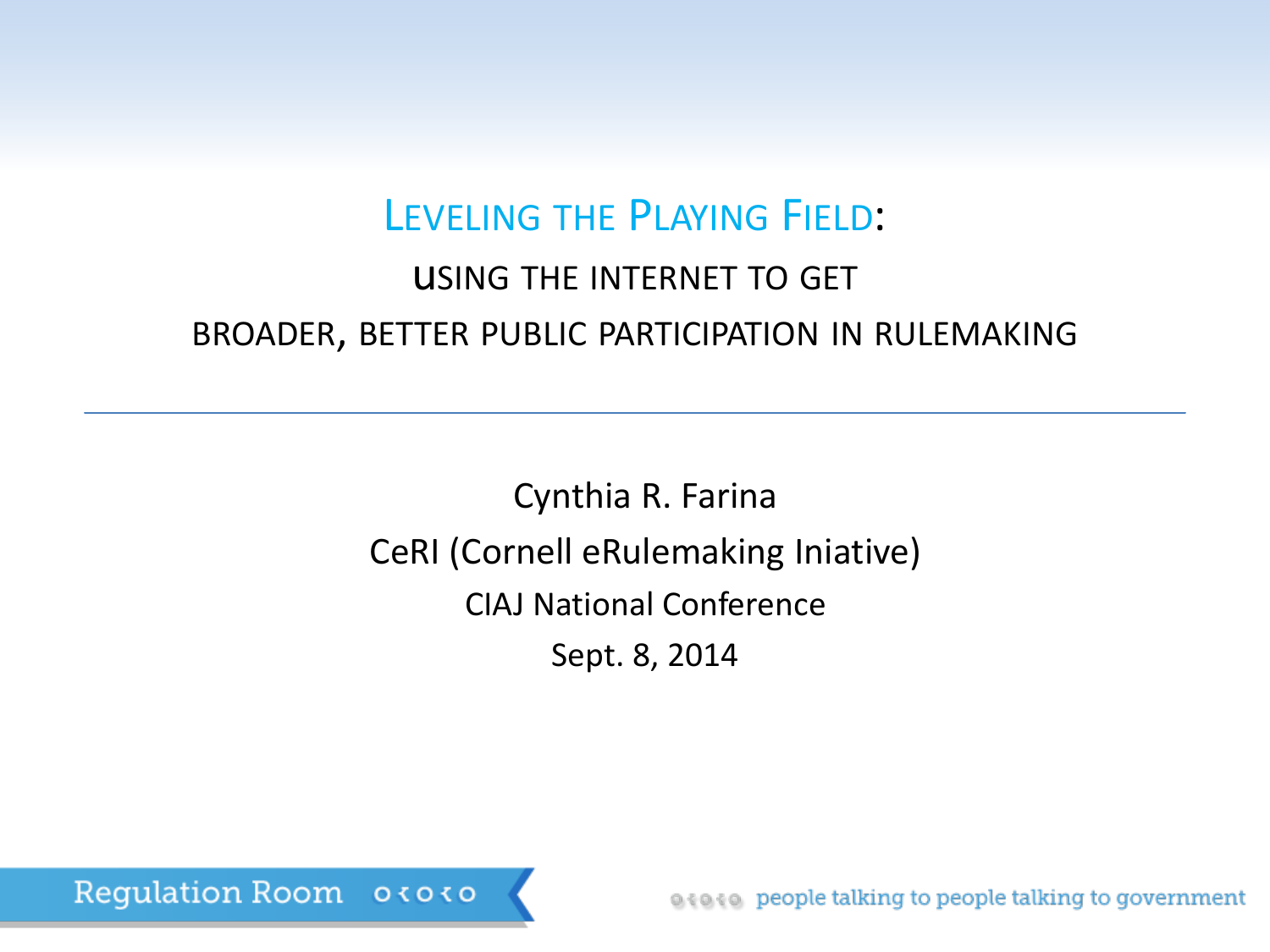# "Missing Stakeholders"

## $\checkmark$  Individuals

- consumers
- users of natural resources
- landowners
- $\checkmark$  Small businesses
- $\checkmark$  Local & Tribal government entities
- $\checkmark$  Non-governmental organizations

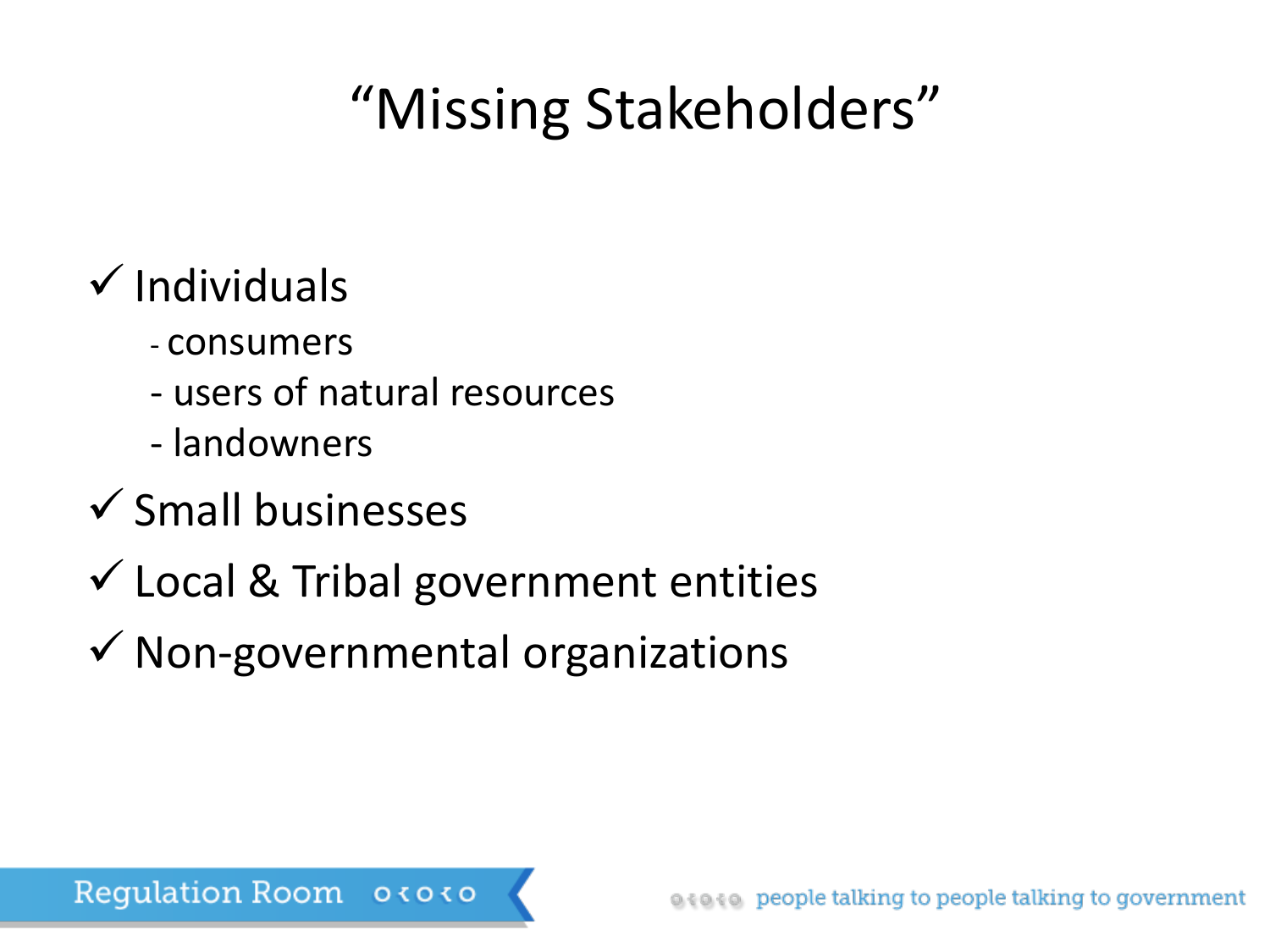# "Missing Stakeholders"

Individuals and groups

- directly affected by a proposed rule, either as beneficiaries or because their behavior will be regulated *and*
- who historically have not participated (or participated effectively) in public commenting processes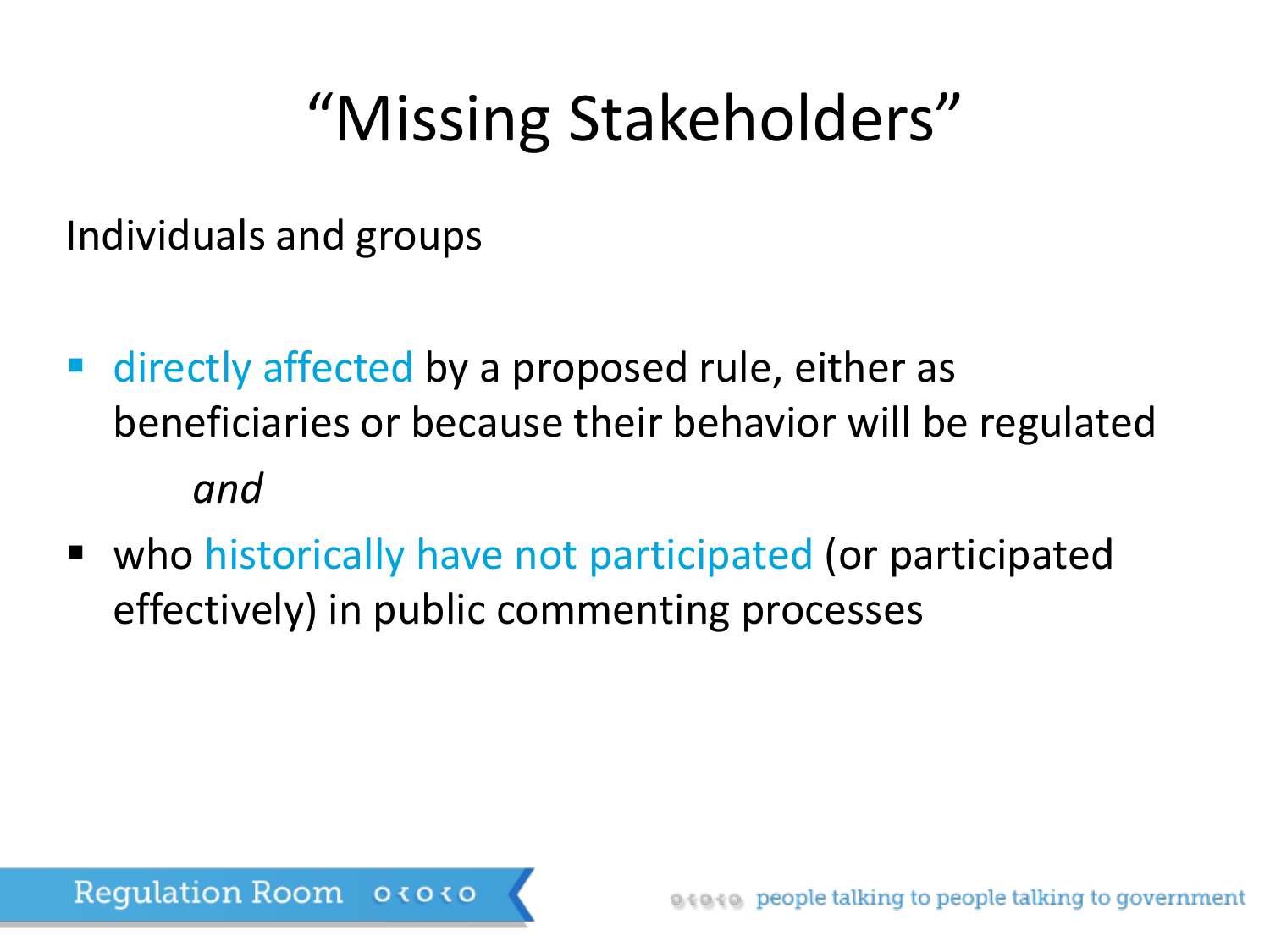# CeRI

### Cornell University researchers from

- communications
- computing
- conflict resolution
- $\blacksquare$  education
- information science
- $\blacksquare$  law

Faculty, post-graduate, graduate, masters, undergrads E-Government clinic

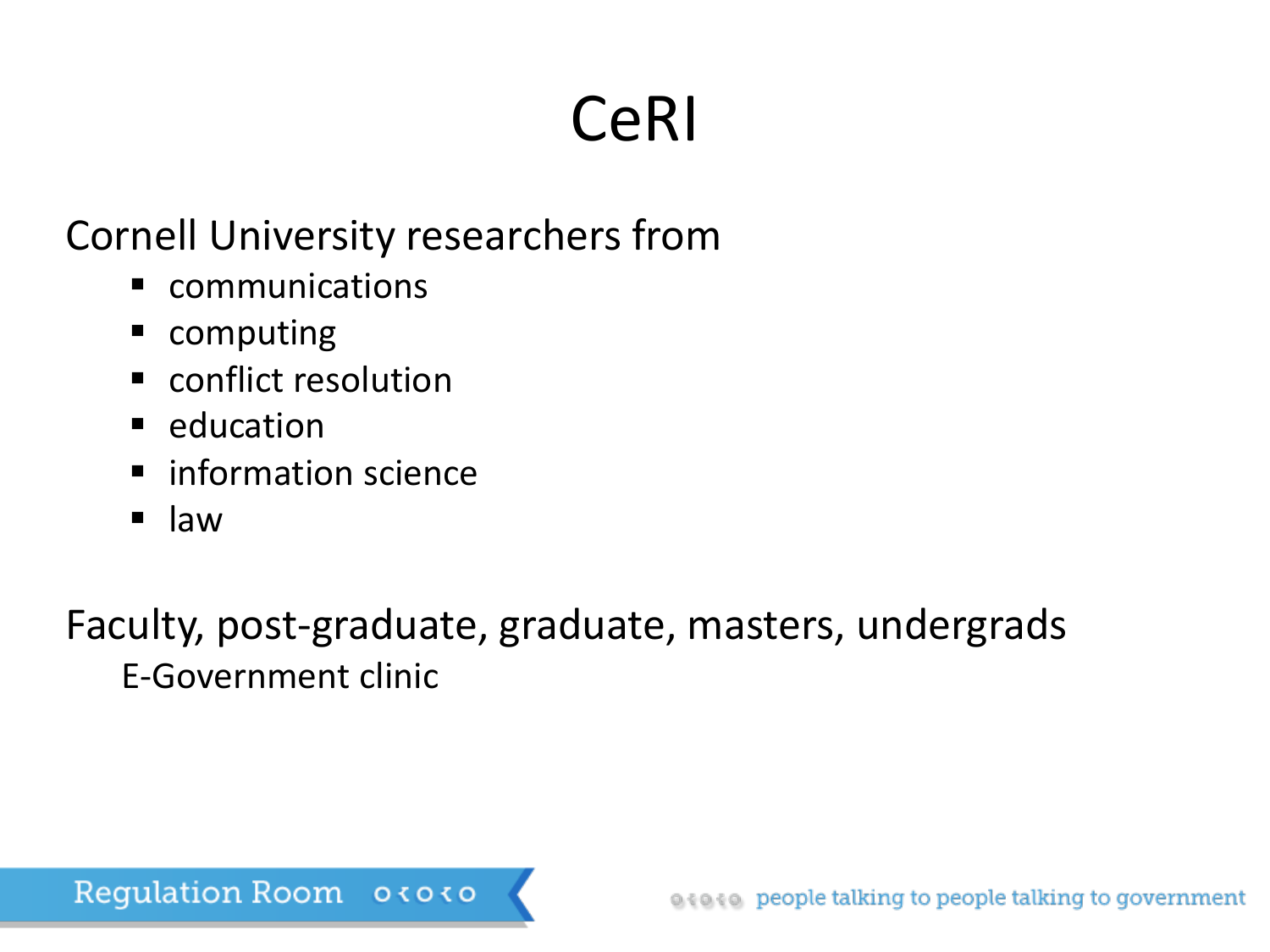#### Regulation Room"

Home | Open Rules - | Learn - | About - | Announcements



#### **Open Rules**



#### **Consumer Debt Collection Practices (ANPRM)**

 $1168 =$ 

The Consumer Financial Protection Bureau (CFPB) might propose new federal rules on how creditors and debt collectors can act to get consumers to pay overdue credit card, medical, student loan, auto or other loans. This decision matters to you if you

- had an experience with debt collection (good or bad)
- · counsel consumers with overdue debts
- · have a business where you do your own account collection or
- work in the debt collection industry

Here, you can learn what CFPB is thinking and what it needs to know. You can share information and experiences and discuss ideas with others. At the end of the discussion, CFPB will get a detailed summary and your input will help it decide what to do next. (This phase is for gathering information and brainstorming. The next phase would be where CFPB comes up with specific proposals and asks people to comment again before it decides whether to adopt those proposals as new regulations.)

Consumers and business both have a stake in effective, responsible debt collection practices. Don't be a bystander. Help CFPB make the right decisions about new consumer debt collection regulations. Share what you know and encourage family, friends and coworkers to do the same. less

#### Discussion - 1168 **Deam** O Draft Discussion Summary **O** Final Discussion Summary

| Telling consumers<br>what's happening<br>with their debts<br>118章 6梦 | The "validation<br>notice" sent to<br>consumers<br>101■ 7♥ | When consumers<br>dispute a debt<br>132 3 3 3 1 | Making sure debt<br>collectors &<br>buvers have info<br>about the debt | Unlawful<br>collection<br>practices<br>190章 3梦 | Ou<br>ph<br><b>ph</b><br>col |
|----------------------------------------------------------------------|------------------------------------------------------------|-------------------------------------------------|------------------------------------------------------------------------|------------------------------------------------|------------------------------|
|                                                                      |                                                            |                                                 | 41- 2型                                                                 |                                                | 211                          |

 $\vert$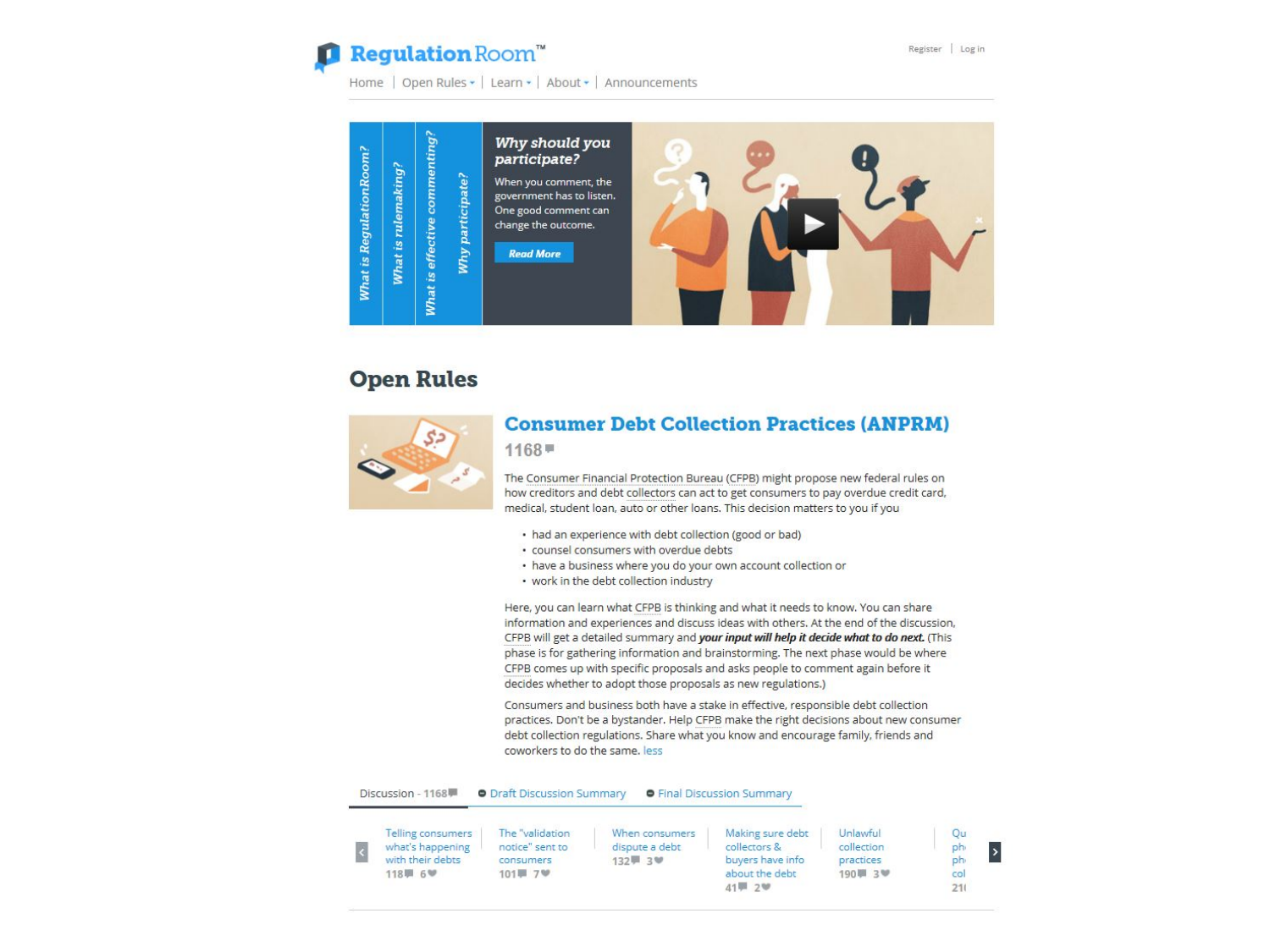## The challenge

Designing a participation system that can reduce inequalities in access, knowledge, and skills:

- 1. unawareness
- 2. low participation literacy
- 3. "information overload"

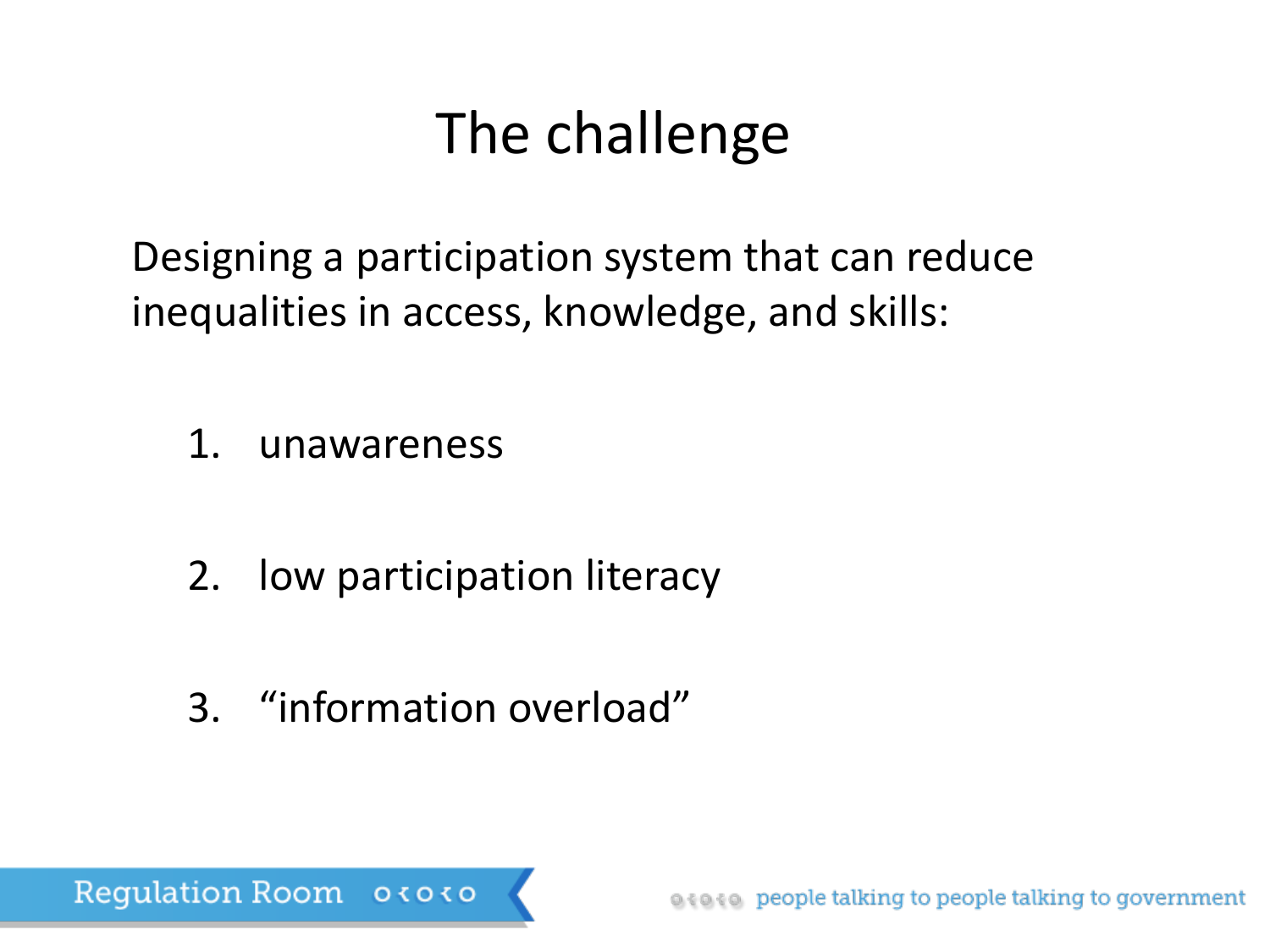# "Marketing" public participation

The medium: Using social and conventional media to put info where targeted groups are likely to find it



**Regulation Room**  $0<sub>0</sub><sub>0</sub>$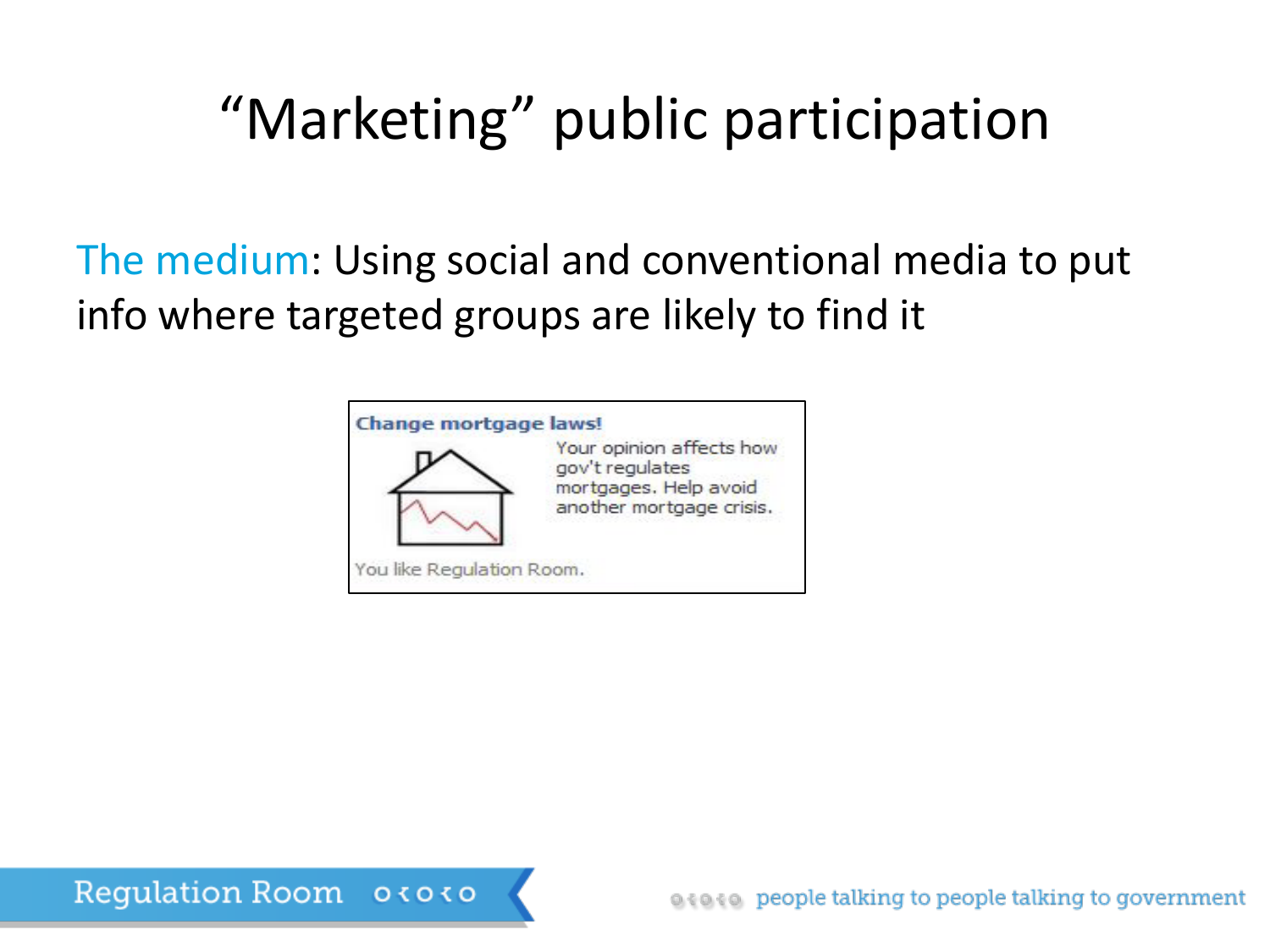# "Marketing" public participation

### The message:

- How this would affect you
- Your right to participate
- Government's responsibility to pay attention
- Others with adverse interests will participate whether you do or not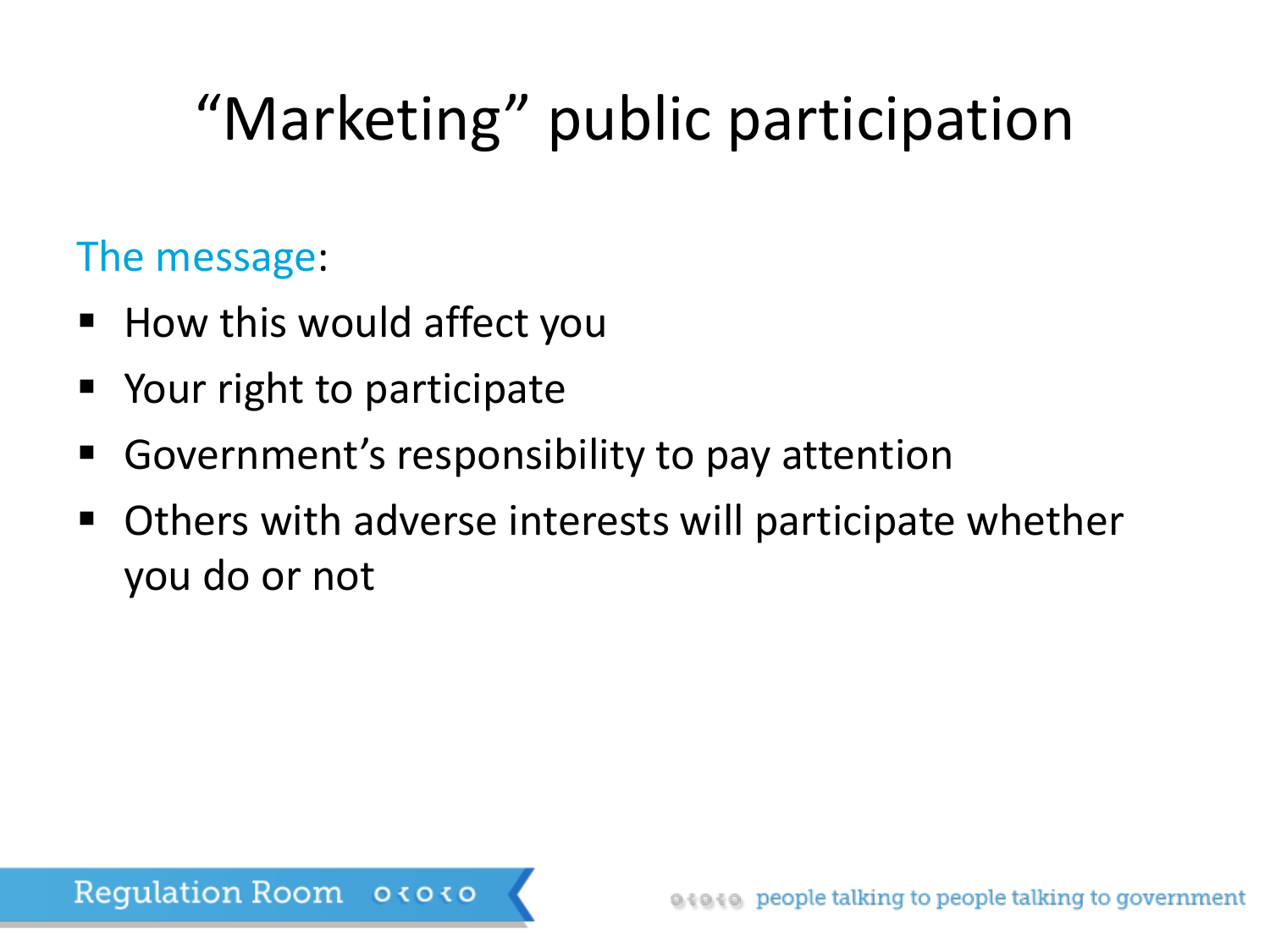# Building new participation skills

### **Educational materials**

important , but expect (relatively) small impact

### "Purposeful participation design"

deliberately designing the site and choosing participation tools to encourage more informed commenting

### "Facilitative moderation"

online moderation, based on practices of group facilitation offline, to mentor effective commenting

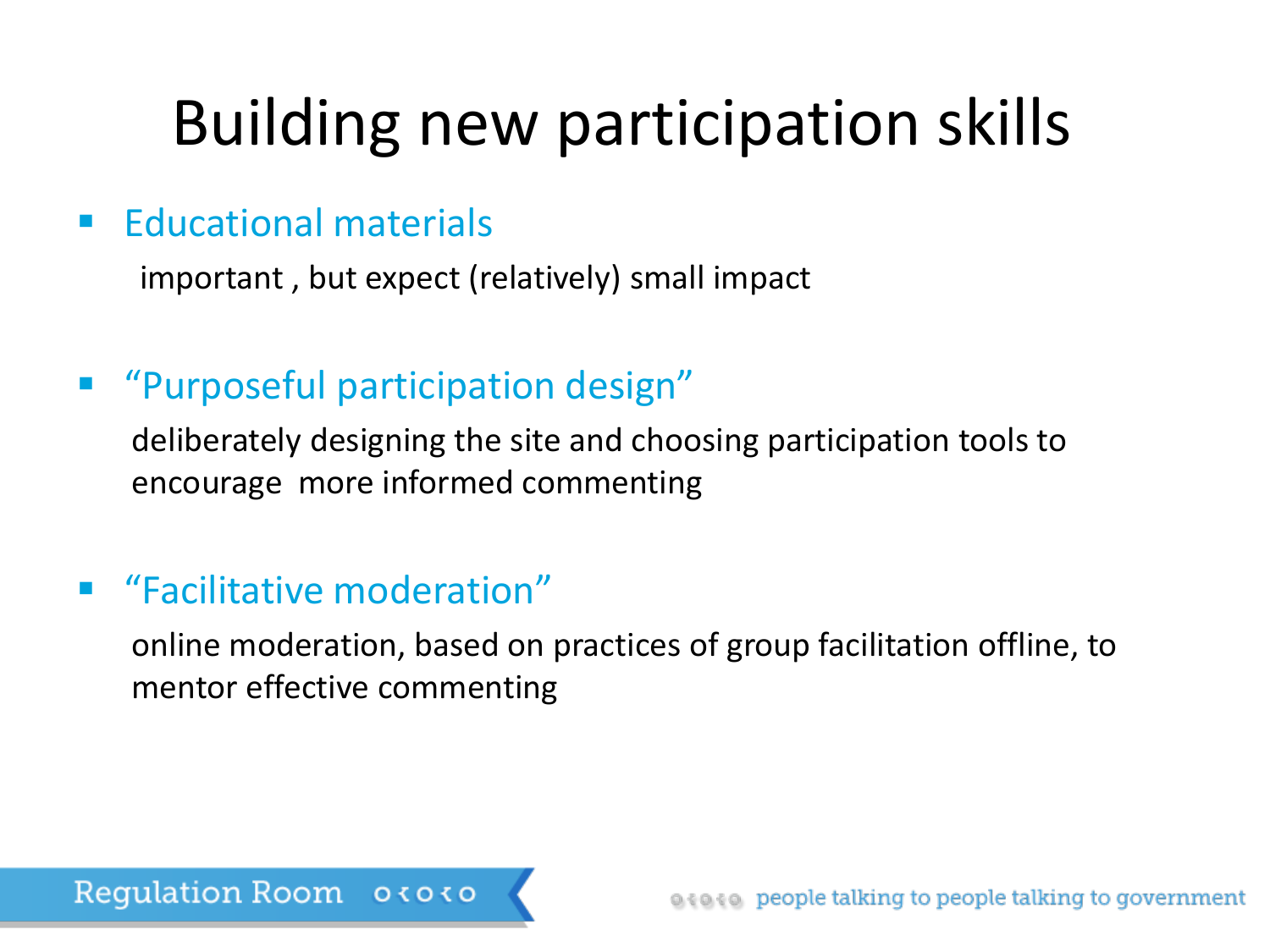

Register | Log in

Home | Open Rules - | Learn - | About - | Announcements



#### **Open Rules**



#### **Consumer Debt Collection Practices (ANPRM)**

 $1168 =$ 

The Consumer Financial Protection Bureau (CFPB) might propose new federal rules on how creditors and debt collectors can act to get consumers to pay overdue credit card, medical, student loan, auto or other loans. This decision matters to you if you

- had an experience with debt collection (good or bad)
- · counsel consumers with overdue debts
- . have a business where you do your own account collection or
- work in the debt collection industry

Here, you can learn what CFPB is thinking and what it needs to know. You can share information and experiences and discuss ideas with others. At the end of the discussion, CFPB will get a detailed summary and your input will help it decide what to do next. (This phase is for gathering information and brainstorming. The next phase would be where CFPB comes up with specific proposals and asks people to comment again before it decides whether to adopt those proposals as new regulations.)

Consumers and business both have a stake in effective, responsible debt collection practices. Don't be a bystander. Help CFPB make the right decisions about new consumer debt collection regulations. Share what you know and encourage family, friends and coworkers to do the same, less

| Discussion - 1168                                                    | <b>O</b> Draft Discussion Summary                          |                                                 | <b>O</b> Final Discussion Summary                                                |                                                |                              |
|----------------------------------------------------------------------|------------------------------------------------------------|-------------------------------------------------|----------------------------------------------------------------------------------|------------------------------------------------|------------------------------|
| Telling consumers<br>what's happening<br>with their debts<br>118章 6梦 | The "validation<br>notice" sent to<br>consumers<br>101章 7梦 | When consumers<br>dispute a debt<br>132 3 3 3 1 | Making sure debt<br>collectors &<br>buyers have info<br>about the debt<br>41章 2卷 | Unlawful<br>collection<br>practices<br>190■ 3♥ | Qu<br>ph<br>ph<br>col<br>211 |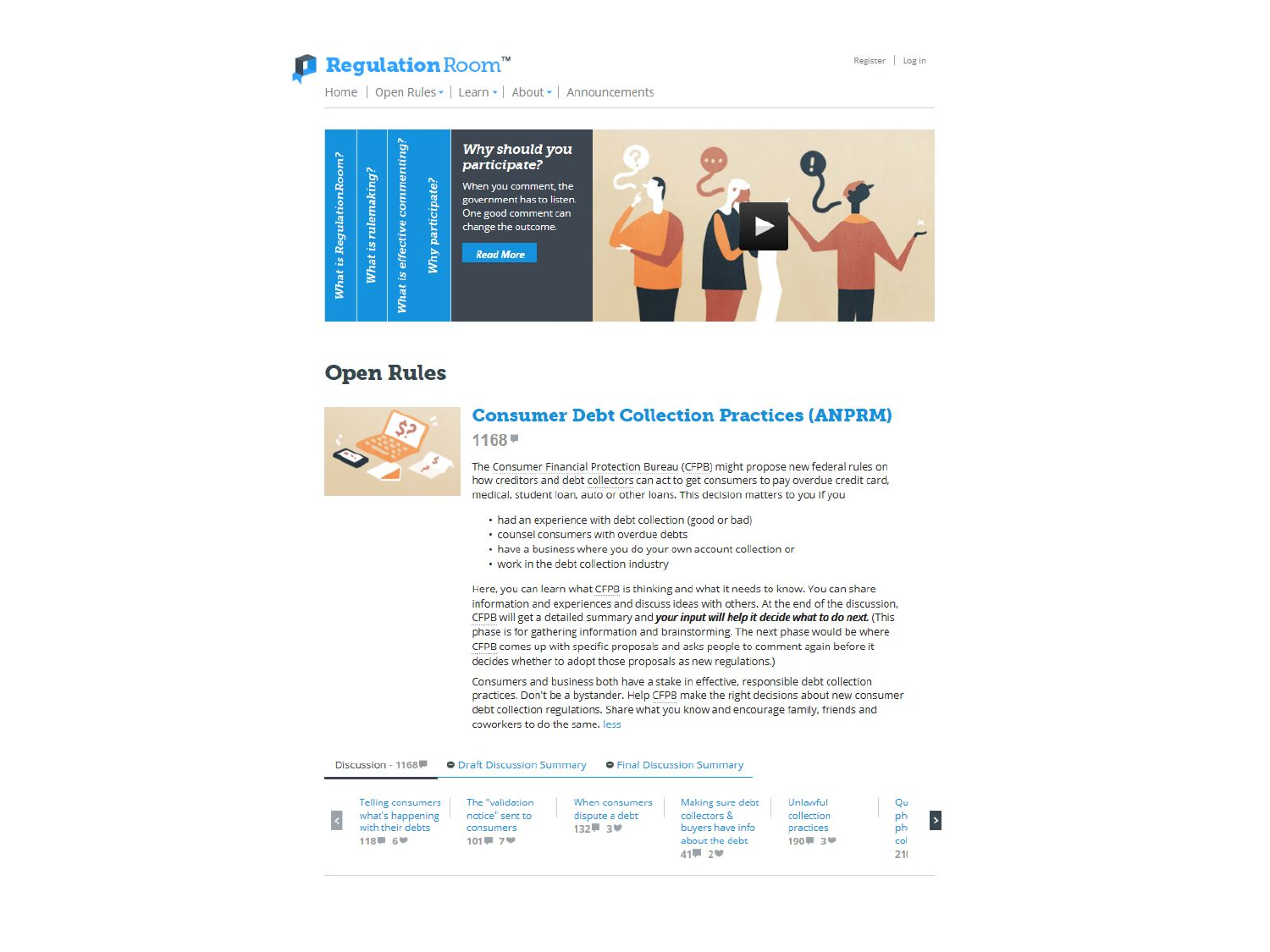

Home | Open Rules • | Learn • | About • | Announcements



| 1   Inconvenient times - 15                                                                         |  |
|-----------------------------------------------------------------------------------------------------|--|
| 2   Inconvenient places - 7                                                                         |  |
| $3$   Calls at the workplace - 27                                                                   |  |
| 4   Voicemail and answering machine messages - 28                                                   |  |
| $5$   Caller ID - $30$ $\blacksquare$                                                               |  |
| 6   Repetitive calls and robo-calls - 69                                                            |  |
| 7   Limiting collector communications; avoiding mobile call and texting charges - 34 $\blacksquare$ |  |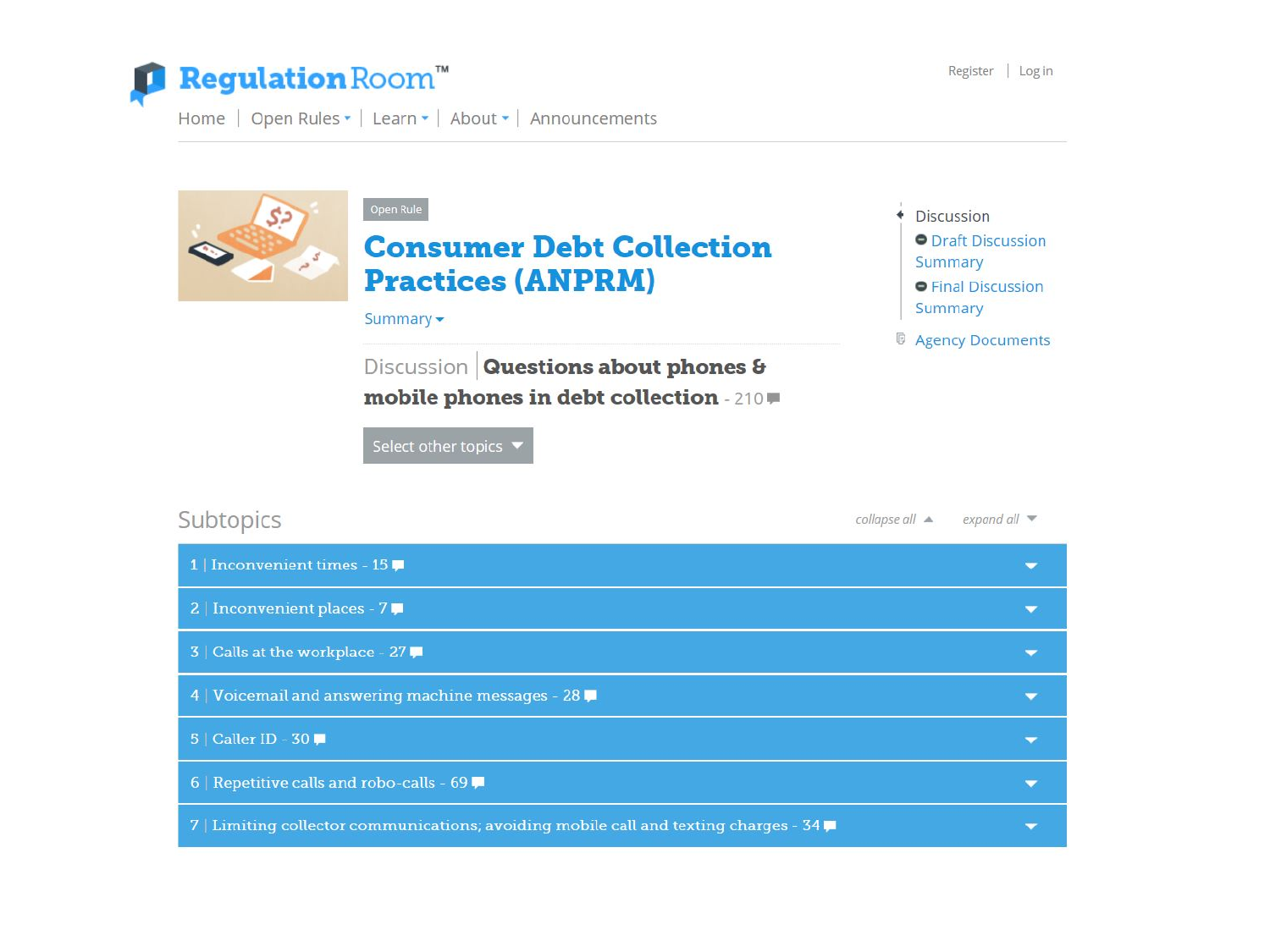- 1 | Inconvenient times 15
- 2 | Inconvenient places 7

#### 3 | Calls at the workplace - 27

#### Agency Proposal

Collectors can't call the consumer's workplace if the collector should know that the "employer prohibits the consumer from receiving such communication." (FDCPA § 805(a)(3)). Do employers typically have policies about debt collection calls, as opposed to personal calls in general? Are employer policies about these things usually the same for all employees?

Can collectors generally figure out who the consumer's employer is? If the collector has dealt with other consumers who work for a particular employer (for example, a national chain), the collector might already know what the employer's policy is. Suppose a new federal rule said that once the collector finds out an employer's policies, it has to respect those policies from then on, for all consumers who work for this employer. Would the benefits to consumers outweigh the costs to collectors of having to keep track of this information?

Would a better approach be a simple rule that calls at the consumer's workplace are always inconvenient?

See what CFPB said in the ANPRM about Place of Employment Communications and **Inconvenient Places.** 

| Make a comment.                              |                                                                                                  |
|----------------------------------------------|--------------------------------------------------------------------------------------------------|
|                                              |                                                                                                  |
|                                              |                                                                                                  |
| + Link                                       | <b>Comment</b><br>Cancel                                                                         |
| r#                                           | Endorse<br>Reply                                                                                 |
| R <sub>N</sub>                               |                                                                                                  |
| November 6, 2013 - 9:08pm                    |                                                                                                  |
|                                              |                                                                                                  |
| 宀                                            | Endorse<br>Reply                                                                                 |
| $ightharpoonup$ Moderator                    |                                                                                                  |
| November 7, 2013 - 2:02pm                    |                                                                                                  |
|                                              | Welcome to Regulation Room, R N. Can you tell                                                    |
|                                              | us more about when collectors should be able to<br>call consumers at work, and why? Knowing more |
| help CFPB know what things it should keep in | about your reasons or personal experiences will                                                  |
| mind if it decides to make a rule about how. | when, and where collectors can call consumers.                                                   |

 $\overline{\phantom{0}}$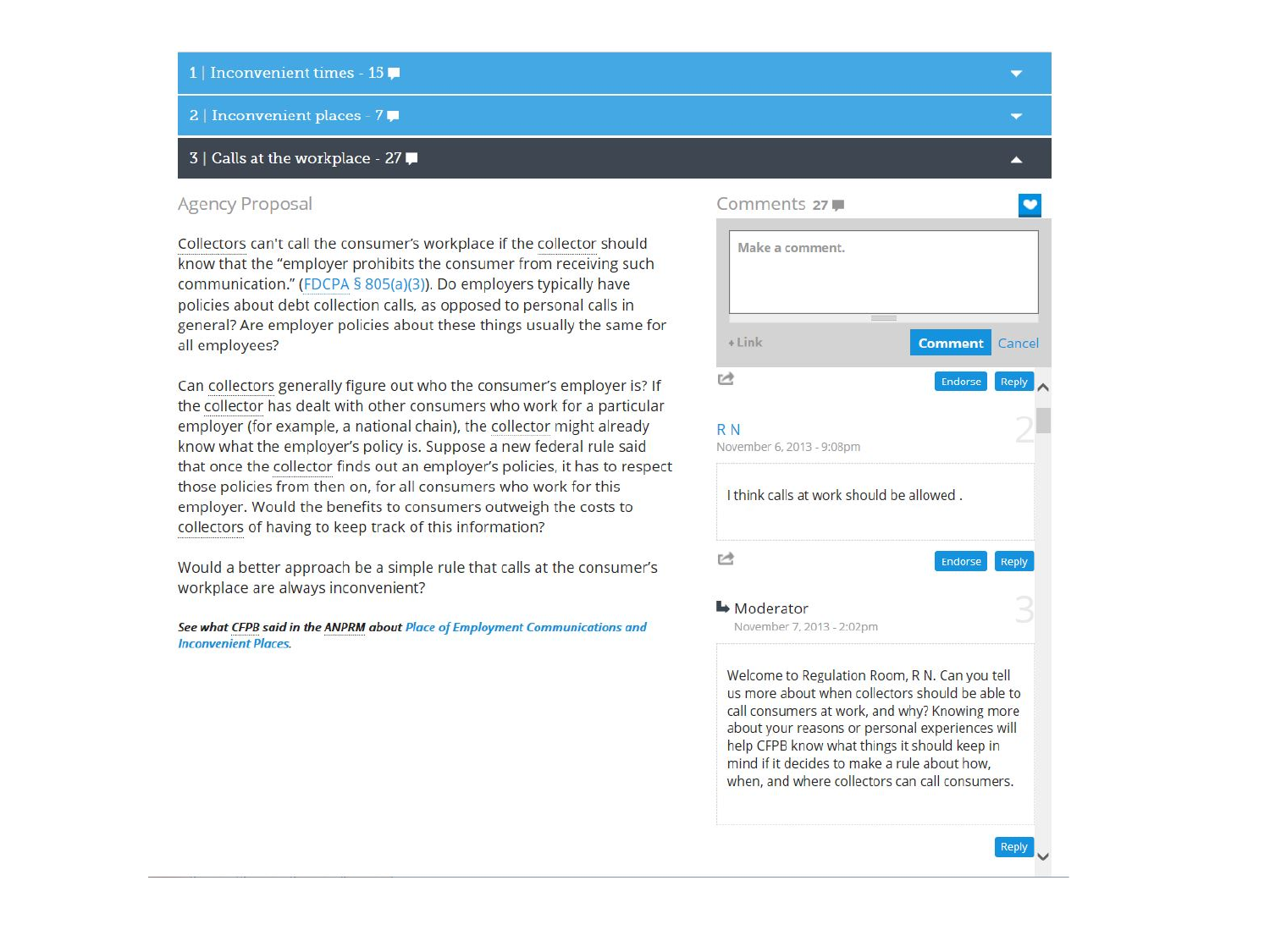#### 1 | Inconvenient times - 15

2 | Inconvenient places - 7

#### 3 | Calls at the workplace - 27

#### Agency Proposal

Collectors can't call the consumer's workplace if the collector should know that the "employer prohibits the consumer from receiving such communication." (FDCPA § 805(a)(3)). Do employers typically have policies about debt collection calls, as opposed to personal calls in general? Are employer policies about these things usually the same for all employees?

Can collectors generally figure out who the consumer's employer is? If the collector has dealt with other consumers who work for a particular employer (for example, a national chain), the collector might already know what the employer's policy is. Suppose a new federal rule said that once the collector finds out an employer's policies, it has to respect those policies from then on, for all consumers who work for this employer. Would the benefits to consumers outweigh the costs to collectors of having to keep track of this information?

Would a better approach be a simple rule that calls at the consumer's workplace are always inconvenient?

See what CFPB said in the ANPRM about Place of Employment Communications and **Inconvenient Places** 

| Comments 27     |                |
|-----------------|----------------|
| Make a comment. |                |
|                 |                |
|                 | <b>Service</b> |

#### **LARN**

November 7, 2013 - 7:26pm

I don't think limiting the time to call a person at work is an option. Everyone works at different times.

Some people moves, change cell phone numbers, so call them at work is sometimes the only option. It's hard to know what place "prefers" no personal calls, and a list could be an option, but most people work for smaller company's and the lists will cater to the large company's. Most people have information about where they work somewhere on the web. I don't see a problem if a debt collector calls a customer at work if they don't know prior of any inconvenience.

Would a customer prefer to be called at work, or have a message left with a relative for them?

产

 $\rightarrow$  Lori

Endorse

 $\overline{\phantom{0}}$ 

 $\overline{\phantom{0}}$ 

January 28, 2014 - 7:23pm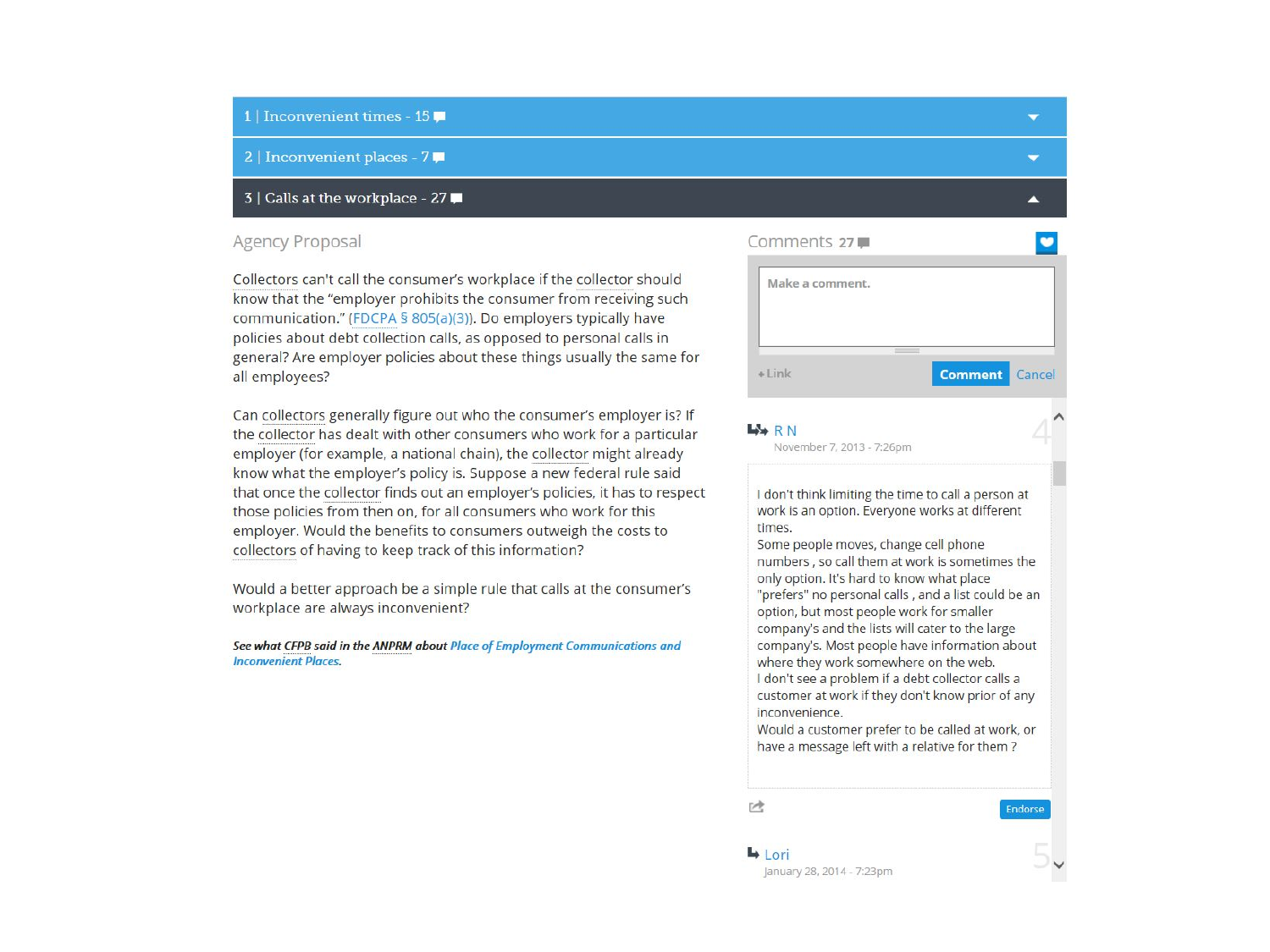# Designing information to lessen information overload

### **Triage**

making sure that the most important information gets the most attention

### **Signposting**

providing visual cues that give participants an overview of the issues and let them quickly find topics of interest

### **Translation**

conveying info in plain language and plain syntax

### Layering

giving participants access to info at different levels of complexity

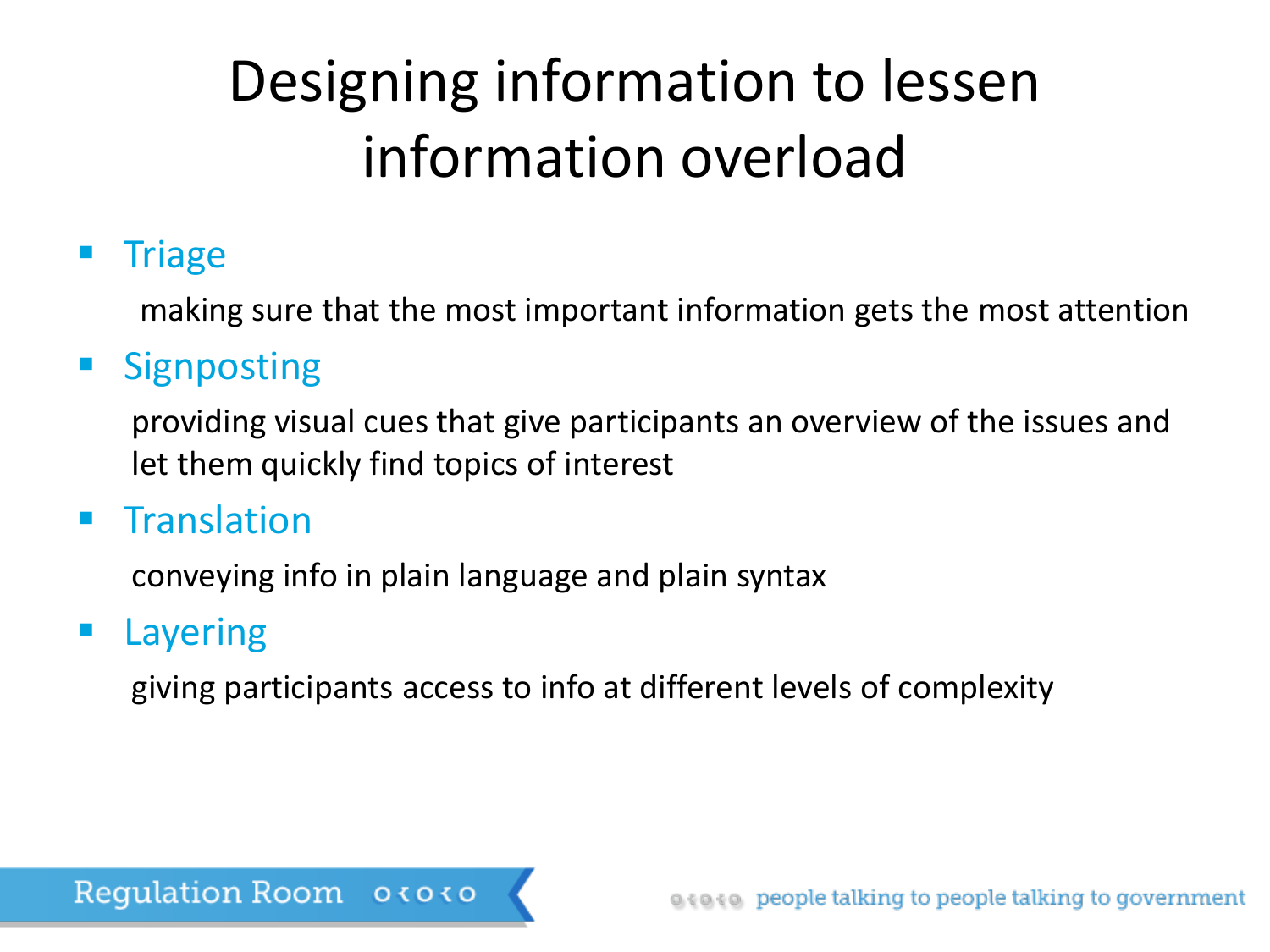#### 1 | Inconvenient times - 15

2 | Inconvenient places - 7

#### 3 | Calls at the workplace - 27

#### **Agency Proposal**

Collectors can't call the consumer's workplace if the collector should know that the "employer prohibits the consumer from receiving such communication." (FDCPA § 805(a)(3)). Do employers typically have policies about debt collection calls, as opposed to personal calls in general? Are employer policies about these things usually the same for all employees?

Can collectors generally figure out who the consumer's employer is? If the collector has dealt with other consumers who work for a particular employer (for example, a national chain), the collector might already know what the employer's policy is. Suppose a new federal rule said that once the collector finds out an employer's policies, it has to respect those policies from then on, for all consumers who work for this employer. Would the benefits to consumers outweigh the costs to collectors of having to keep track of this information?

Would a better approach be a simple rule that calls at the consumer's workplace are always inconvenient?

See what CFPB said in the ANPRM about Place of Employment Communications and **Inconvenient Places.** 



╺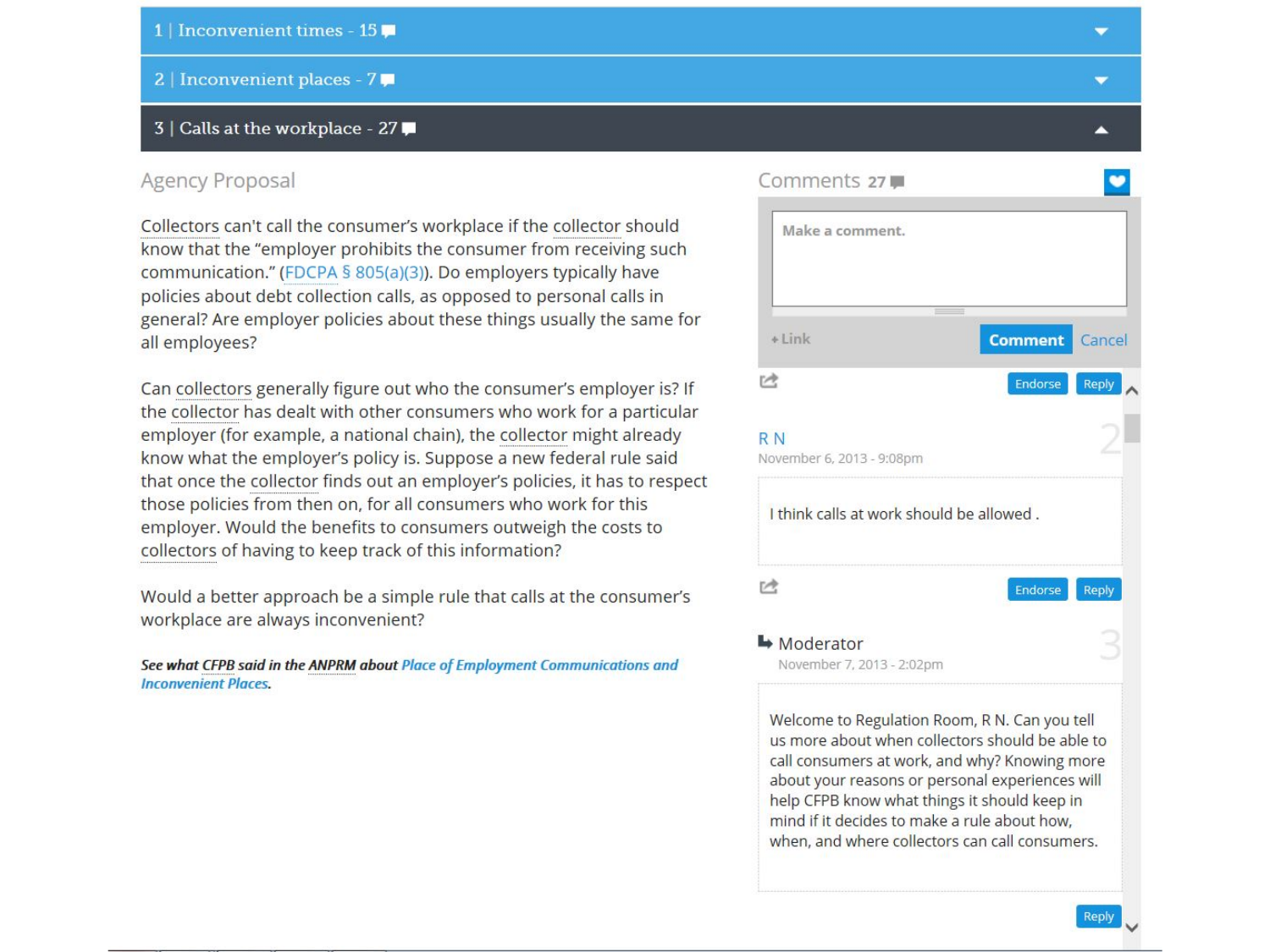# The goal

Enabling missing stakeholders to reveal "situated knowledge" –

Information

 about impacts, ambiguities and gaps, enforceability, contributory causes, unintended consequences, etc.

that is

 known by participants because of their lived experience in the complex reality into which the proposed policy would be introduced

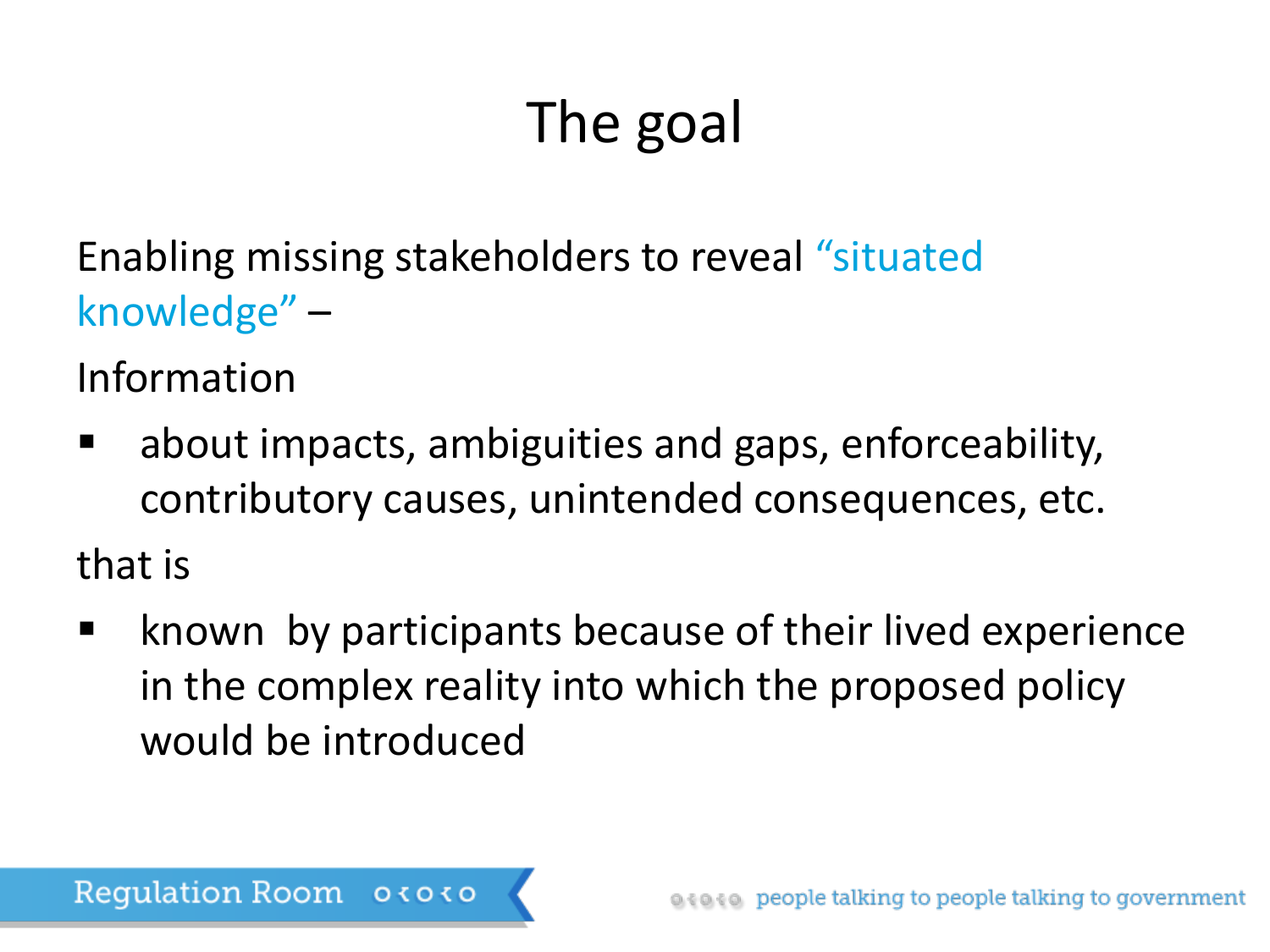# Is it worth the effort?

Richard Cordray, Director of the Consumer Financial Protection Bureau, speaking to a conference of US rulemakers about Regulation Room:

*"This interactive process produces a level of engagement that deepens knowledge on both sides, and allows citizens to participate in rulemaking by means of a controlled forum. …* 

*We are finding it worth the effort to engage the public in new and different ways."*